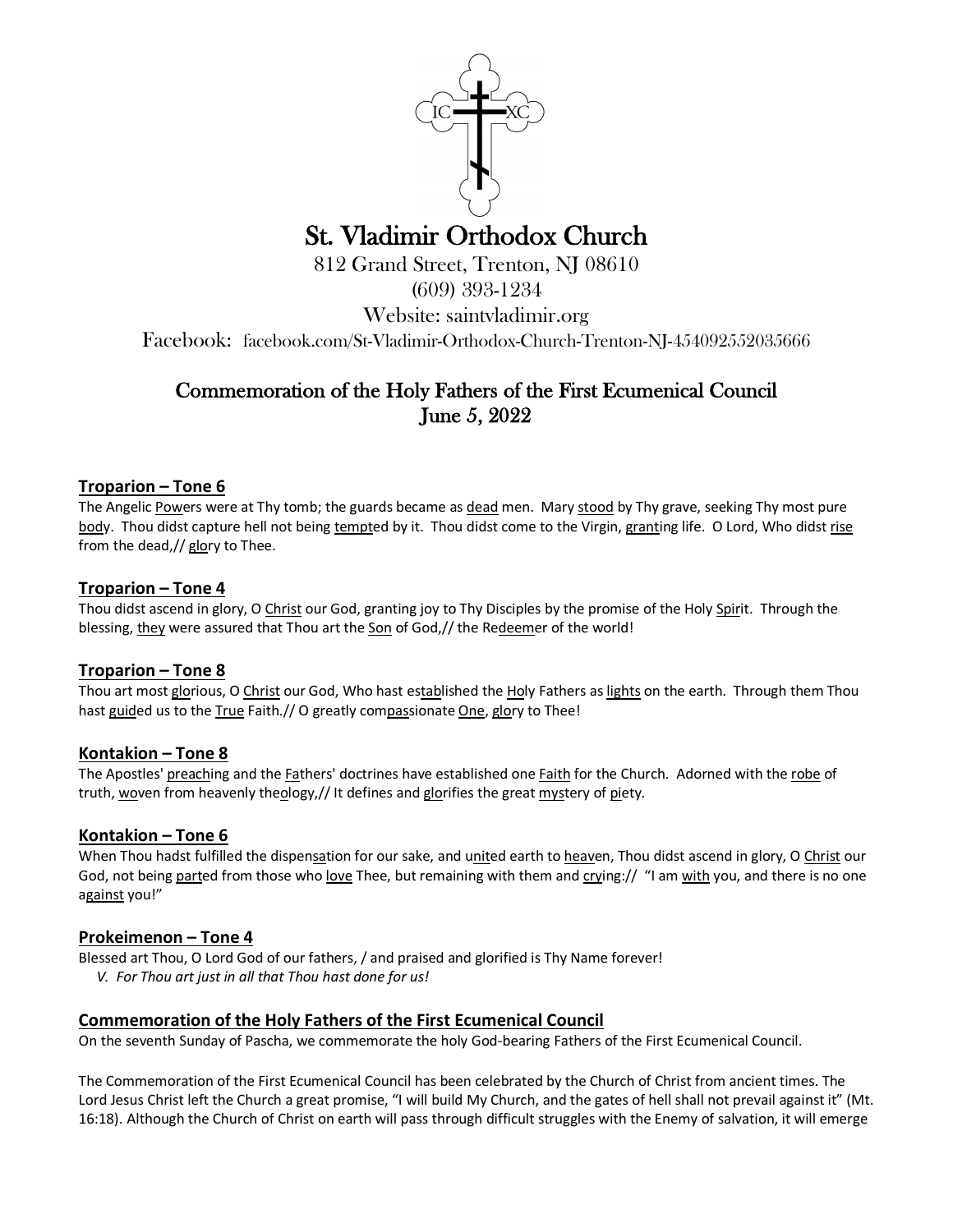victorious. The holy martyrs bore witness to the truth of the Savior's words, enduring suffering and death for confessing Christ, but the persecutor's sword is shattered by the Cross of Christ.

Persecution of Christians ceased during the fourth century, but heresies arose within the Church itself. One of the most pernicious of these heresies was Arianism. Arius, a priest of Alexandria, was a man of immense pride and ambition. In denying the divine nature of Jesus Christ and His equality with God the Father, Arius falsely taught that the Savior is not consubstantial with the Father, but is only a created being.

A local Council, convened with Patriarch Alexander of Alexandria presiding, condemned the false teachings of Arius. However, Arius would not submit to the authority of the Church. He wrote to many bishops, denouncing the decrees of the local Council. He spread his false teaching throughout the East, receiving support from certain Eastern bishops.

Investigating these dissentions, the holy emperor Constantine (May 21) consulted Bishop Hosius of Cordova (Aug. 27), who assured him that the heresy of Arius was directed against the most fundamental dogma of Christ's Church, and so he decided to convene an Ecumenical Council. In the year 325, 318 bishops representing Christian Churches from various lands gathered together at Nicea.

Among the assembled bishops were many confessors who had suffered during the persecutions, and who bore the marks of torture upon their bodies. Also participating in the Council were several great luminaries of the Church: Saint Nicholas, Archbishop of Myra in Lycia (December 6 and May 9), Saint Spyridon, Bishop of Tremithos (December 12), and others venerated by the Church as holy Fathers.

With Patriarch Alexander of Alexandria came his deacon, Athanasius [who later became Patriarch of Alexandria (May 2 and January 18)]. He is called "the Great," for he was a zealous champion for the purity of Orthodoxy. In the Sixth Ode of the Canon for today's Feast, he is referred to as "the thirteenth Apostle."

The emperor Constantine presided over the sessions of the Council. In his speech, responding to the welcome by Bishop Eusebius of Caesarea, he said, "God has helped me cast down the impious might of the persecutors, but more distressful for me than any blood spilled in battle is for a soldier, is the internal strife in the Church of God, for it is more ruinous."

Arius, with seventeen bishops among his supporters, remained arrogant, but his teaching was repudiated and he was excommunicated from the Church. In his speech, the holy deacon Athanasius conclusively refuted the blasphemous opinions of Arius. The heresiarch Arius is depicted in iconography sitting on Satan's knees, or in the mouth of the Beast of the Deep (Rev. 13).

The Fathers of the Council declined to accept a Symbol of Faith (Creed) proposed by the Arians. Instead, they affirmed the Orthodox Symbol of Faith. Saint Constantine asked the Council to insert into the text of the Symbol of Faith the word "consubstantial," which he had heard in the speeches of the bishops. The Fathers of the Council unanimously accepted this suggestion.

In the Nicean Creed, the holy Fathers set forth and confirmed the Apostolic teachings about Christ's divine nature. The heresy of Arius was exposed and repudiated as an error of haughty reason. After resolving this chief dogmatic question, the Council also issued Twelve Canons on questions of churchly administration and discipline. Also decided was the date for the celebration of Holy Pascha. By decision of the Council, Holy Pascha should not be celebrated by Christians on the same day with the Jewish Passover, but on the first Sunday after the first full moon of the vernal equinox (which occured on March 22 in 325).

The First Ecumenical Council is also commemorated on May 29.

#### **Epistle: Acts 20:16-18, 28-36**

From Miletus he sent to Ephesus and called for the elders of the church. And when they had come to him, he said to them: "You know, from the first day that I came to Asia, in what manner I always lived among you, Therefore take heed to yourselves and to all the flock, among which the Holy Spirit has made you overseers, to shepherd the church of God which He purchased with His own blood. For I know this, that after my departure savage wolves will come in among you, not sparing the flock. Also from among yourselves men will rise up, speaking perverse things, to draw away the disciples after themselves. Therefore watch, and remember that for three years I did not cease to warn everyone night and day with tears. So now, brethren, I commend you to God and to the word of His grace, which is able to build you up and give you an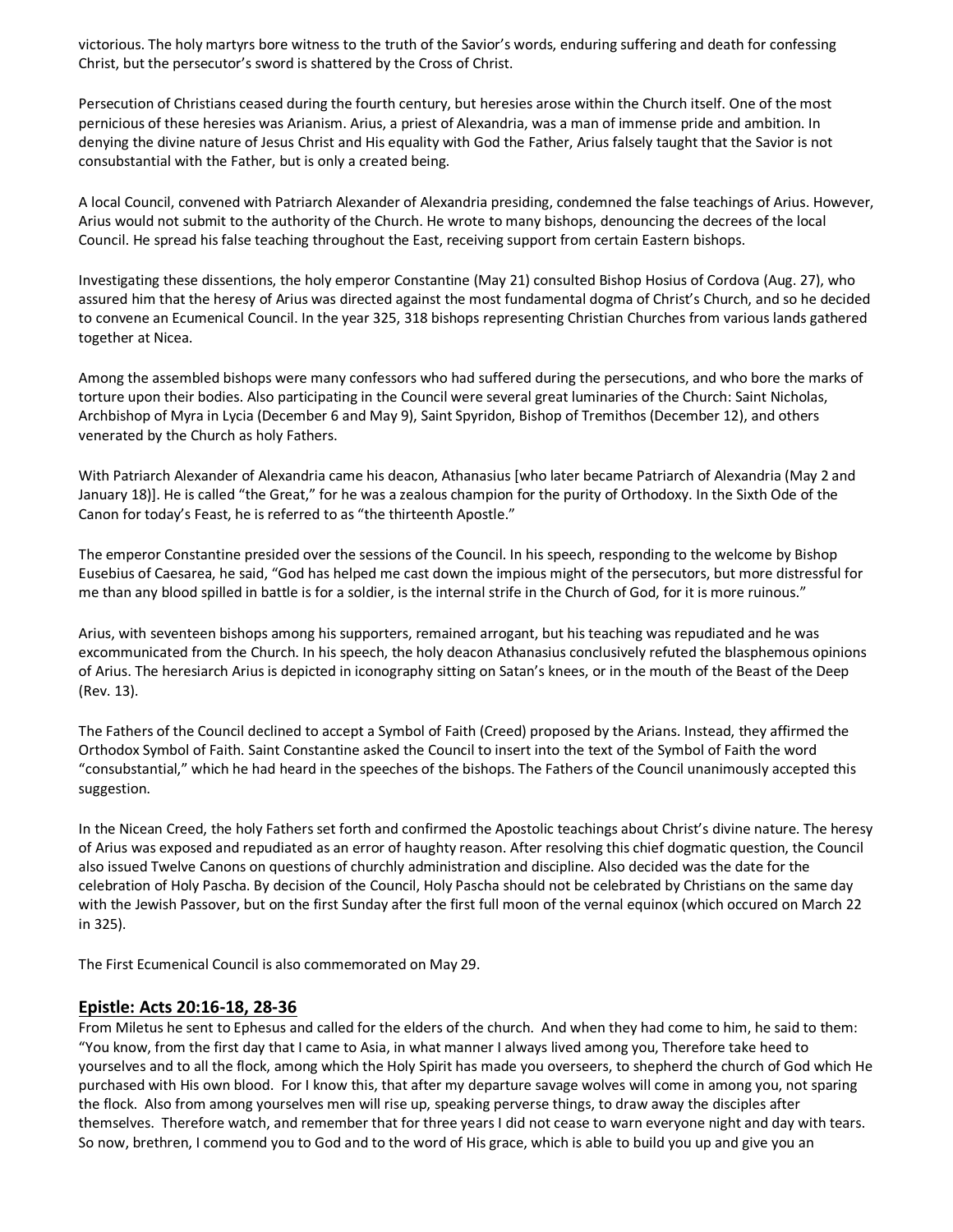inheritance among all those who are sanctified. I have coveted no one's silver or gold or apparel. Yes, you yourselves know that these hands have provided for my necessities, and for those who were with me. I have shown you in every way, by laboring like this, that you must support the weak. And remember the words of the Lord Jesus, that He said, 'It is more blessed to give than to receive.'" And when he had said these things, he knelt down and prayed with them all.

# **Gospel: John 17:1-13**

Jesus spoke these words, lifted up His eyes to heaven, and said: "Father, the hour has come. Glorify Your Son, that Your Son also may glorify You, as You have given Him authority over all flesh, that He should give eternal life to as many as You have given Him. And this is eternal life, that they may know You, the only true God, and Jesus Christ whom You have sent. I have glorified You on the earth. I have finished the work which You have given Me to do. And now, O Father, glorify Me together with Yourself, with the glory which I had with You before the world was. I have manifested Your name to the men whom You have given Me out of the world. They were Yours, You gave them to Me, and they have kept Your word. Now they have known that all things which You have given Me are from You. For I have given to them the words which You have given Me; and they have received them, and have known surely that I came forth from You; and they have believed that You sent Me. I pray for them. I do not pray for the world but for those whom You have given Me, for they are Yours. And all Mine are Yours, and Yours are Mine, and I am glorified in them. Now I am no longer in the world, but these are in the world, and I come to You. Holy Father, keep through Your name those whom You have given Me, that they may be one as We are. While I was with them in the world, I kept them in Your name. Those whom You gave Me I have kept; and none of them is lost except the son of perdition, that the Scripture might be fulfilled. But now I come to You, and these things I speak in the world, that they may have My joy fulfilled in themselves.

# **Service Schedule for the week of June 5**

Sunday June 5 – 9:45 AM Hours; 10:00 AM Divine Liturgy followed by a 40-day Panikhida for Nadja Nowicki, and then Coffee Hour in Daria Hall

Saturday June 11 – 5:00 PM **PENTECOST** Vespers with Litya followed by Confession

Sunday June 12 – **PENTECOST** 10:00 AM Divine Liturgy followed by Pentecost kneeling prayers, and then Coffee Hour in Daria Hall

# **Weekly Giving**

May 29 – 57 adults, 18 youth, \$3,027

# **Parish Announcements**

Following Divine Liturgy today there will be a 40-day Panikhida for Nadja Nowicki.

There will be a Parish Council Meeting this Wednesday June 8 at 7:00 PM in the church basement.

Please remember to clean up Easter decorations at the parish cemeteries. All debris is to be taken with you as we do not have trash collection at the cemeteries. Thank you.

Instead of purchasing a fruit tree to plant at the picnic grounds, please consider a cash donation. This is easier than going to purchase an actual tree! The cost per tree is approx. \$75-\$100. When enough cash is available, several trees will be purchased and a planting day at the picnic grounds will be scheduled. Thank you!

Youth and adults of the parish are invited to Bible Study classes during Coffee Hour. The classes are taught by Alan Berck.

# **UPCOMING BIRTHDAYS THIS WEEK:**

*Have a blessed birthday and may God grant you many years!*

# **COFFEE HOUR SCHEDULE – Coffee Hour Preparation Instructions are available in the Daria Hall kitchen**

- June 5 Alla Wilson (Nadja Nowicki's daughter)
- June 12 Ekaterina & Stanislav Uritsky
- June 19 Christina DiDonato
- June 26 **FAST DAY** Nancy Mitsos
- July 3 Walter & Tanya Tribbey
- July 10 Darice Keyes